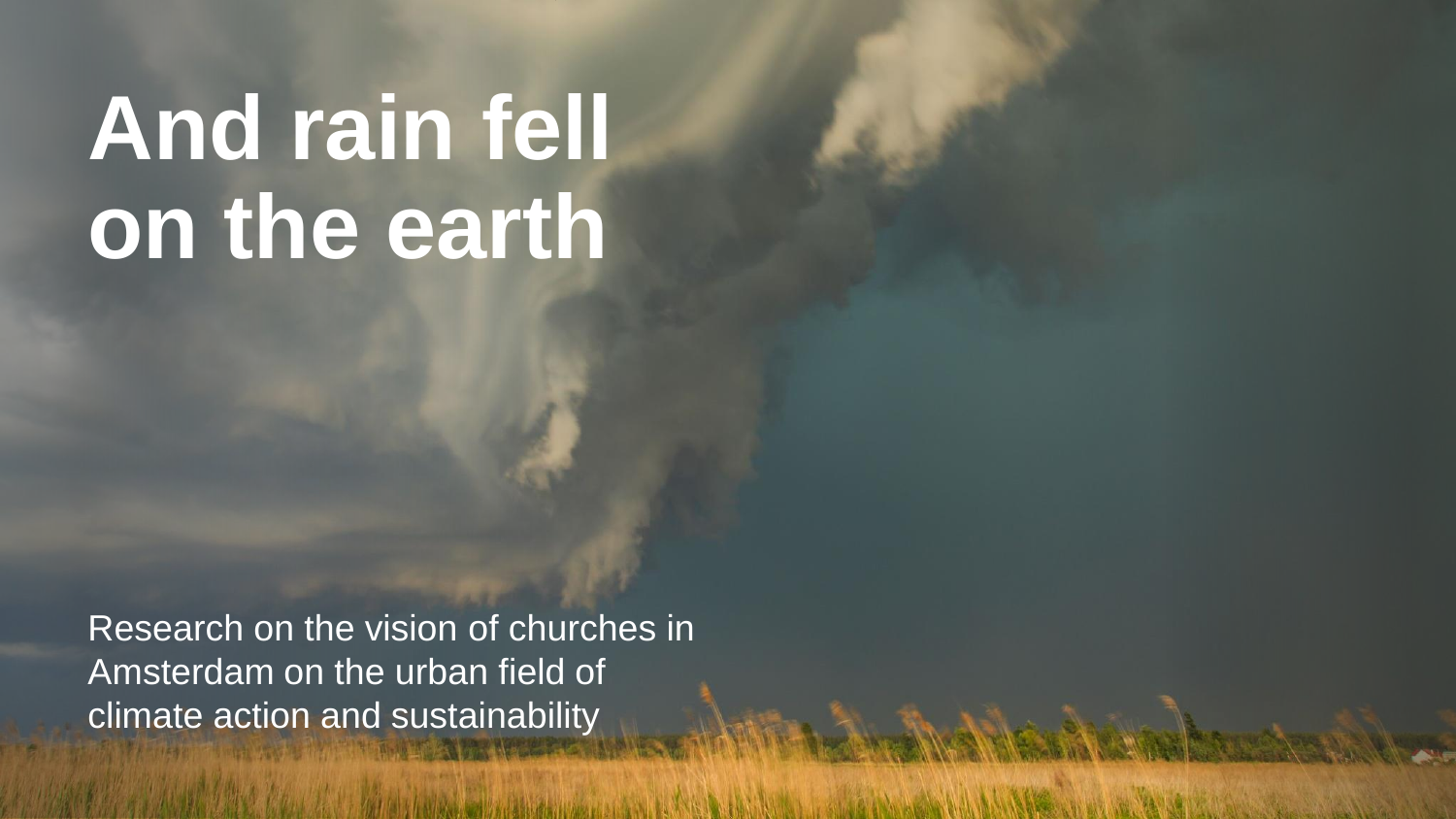#### **Outline of my presentation**

Short summary of my research topic

Background information on Green Churches and Rainproof

Results of interviews

Ecofeminism in the Netherlands

**Conclusions**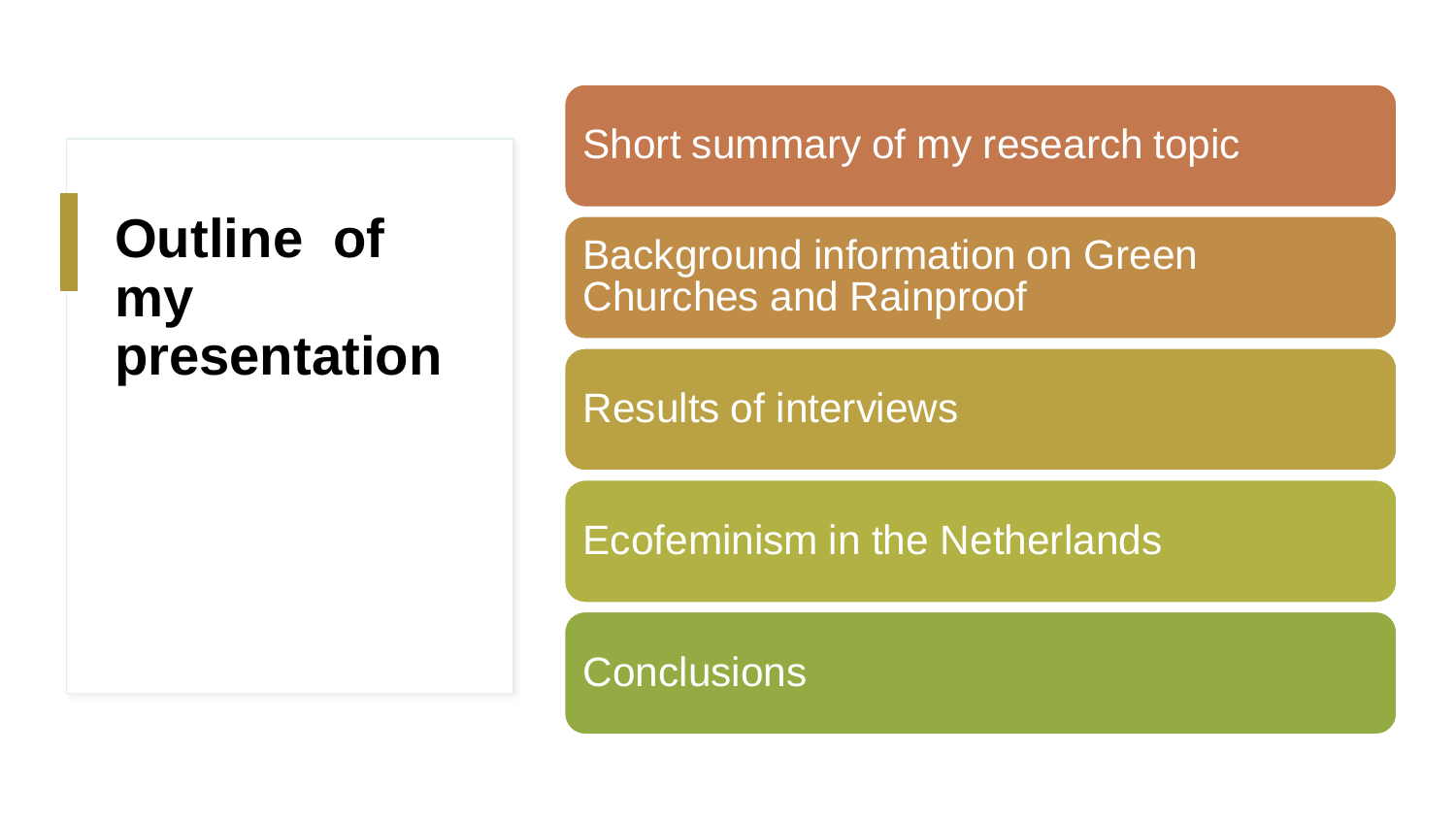#### **Research question**

• How do Green Churches in Amsterdam position their vision on sustainability and climate action within the broader field of sustainability and climate action?

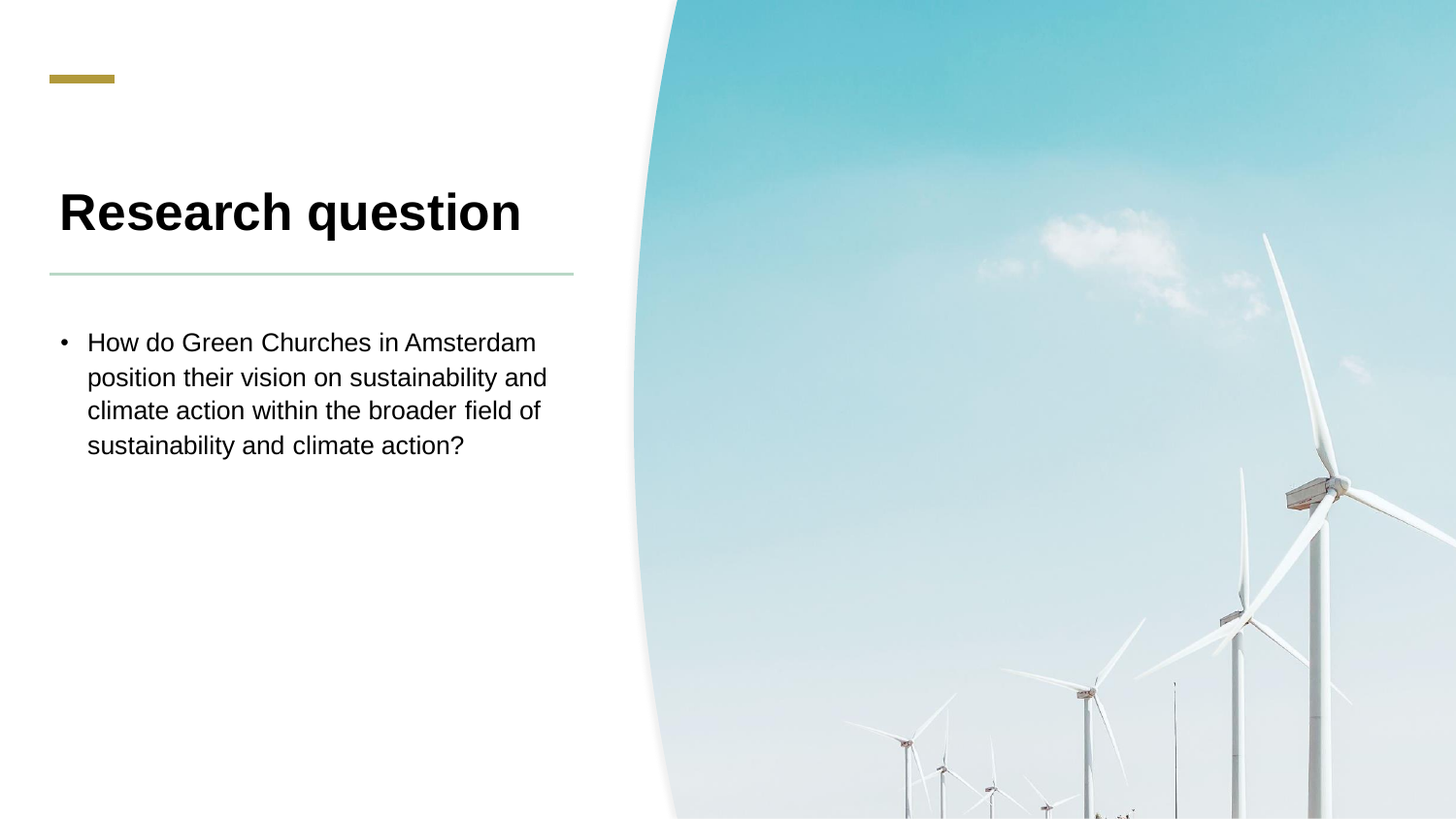# *GroeneKerken* **(GreenChurches)**

- Organization initiated by Tearfund and Church in Action
- Six topics with toolkits
	- Conscious purchasing
	- Creation and nature
	- Energy and climate
	- Handling money
	- Policy and approach
	- Faith and inspiration
- 325 churches, 7 of them in Amsterdam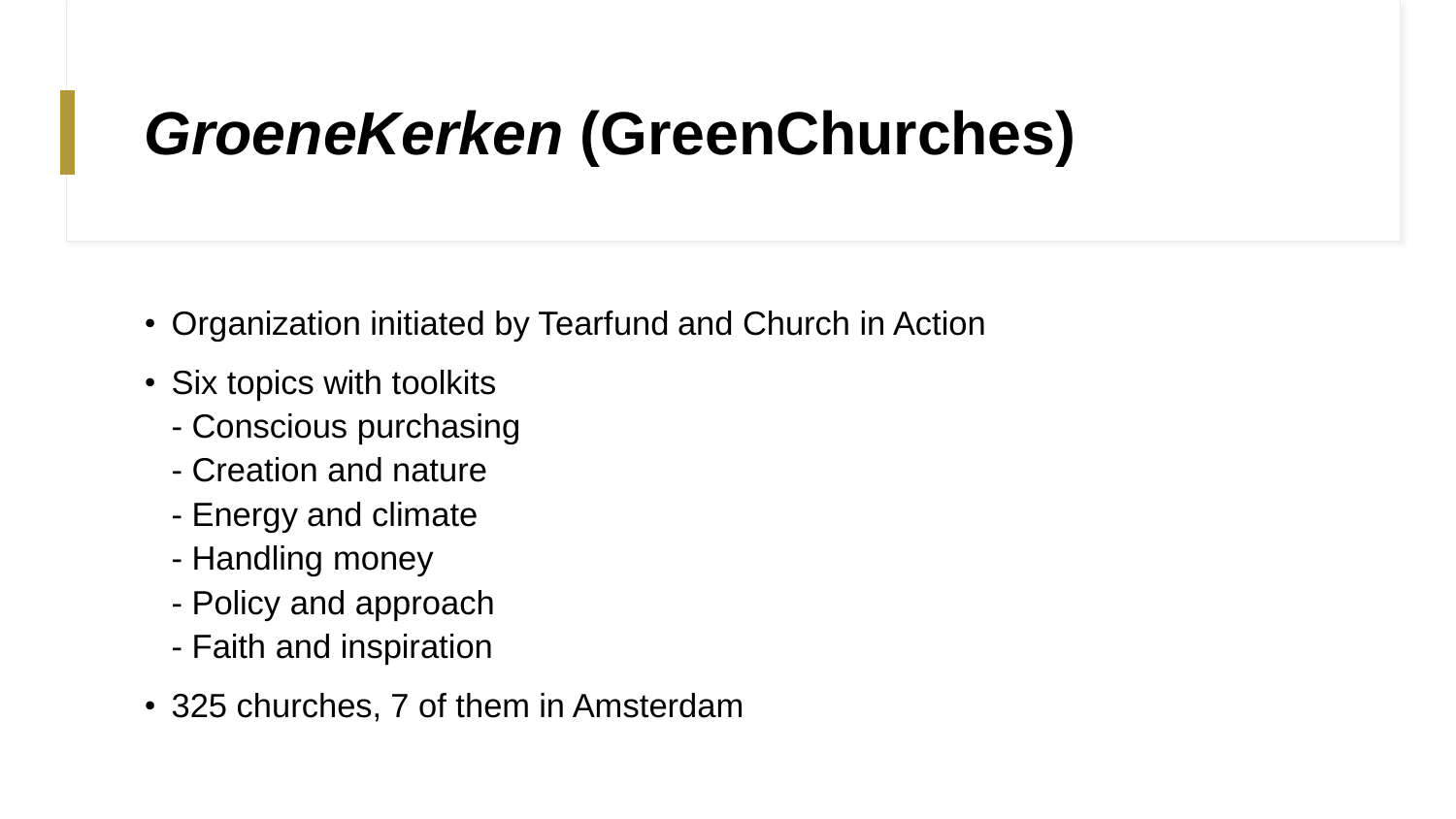#### **Rainproof Amsterdam**

Network of the water management company Amsterdam

Adapting Amsterdam to climate change, especially severe cloud bursts

Network of different organizations, companies and individuals

"Every drop counts"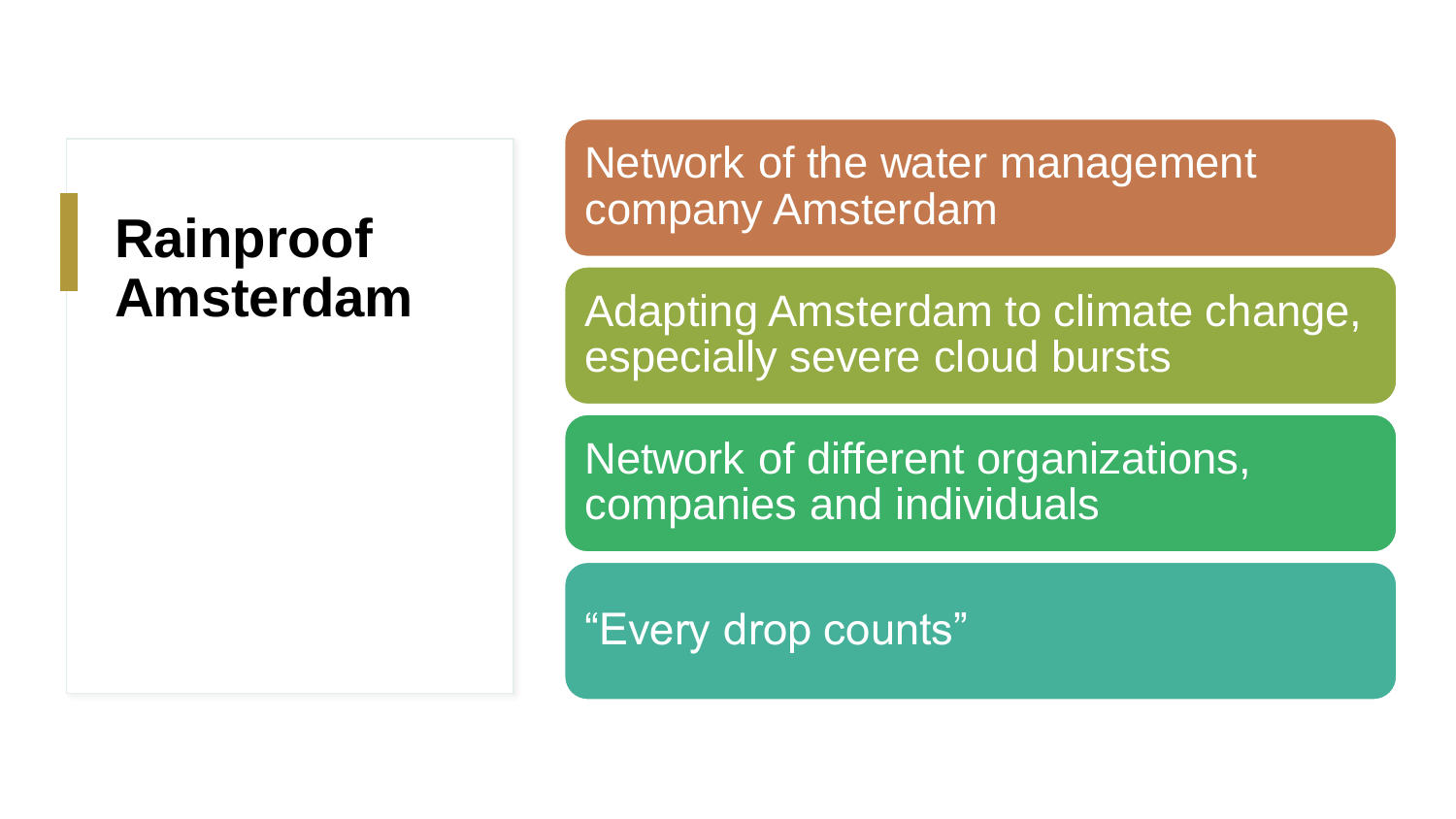# **My research**

- How it started: Water symposium and Rainproof
- Intense literature study on Christianity and ecology
- Interviews with members of two Green Churches in Amsterdam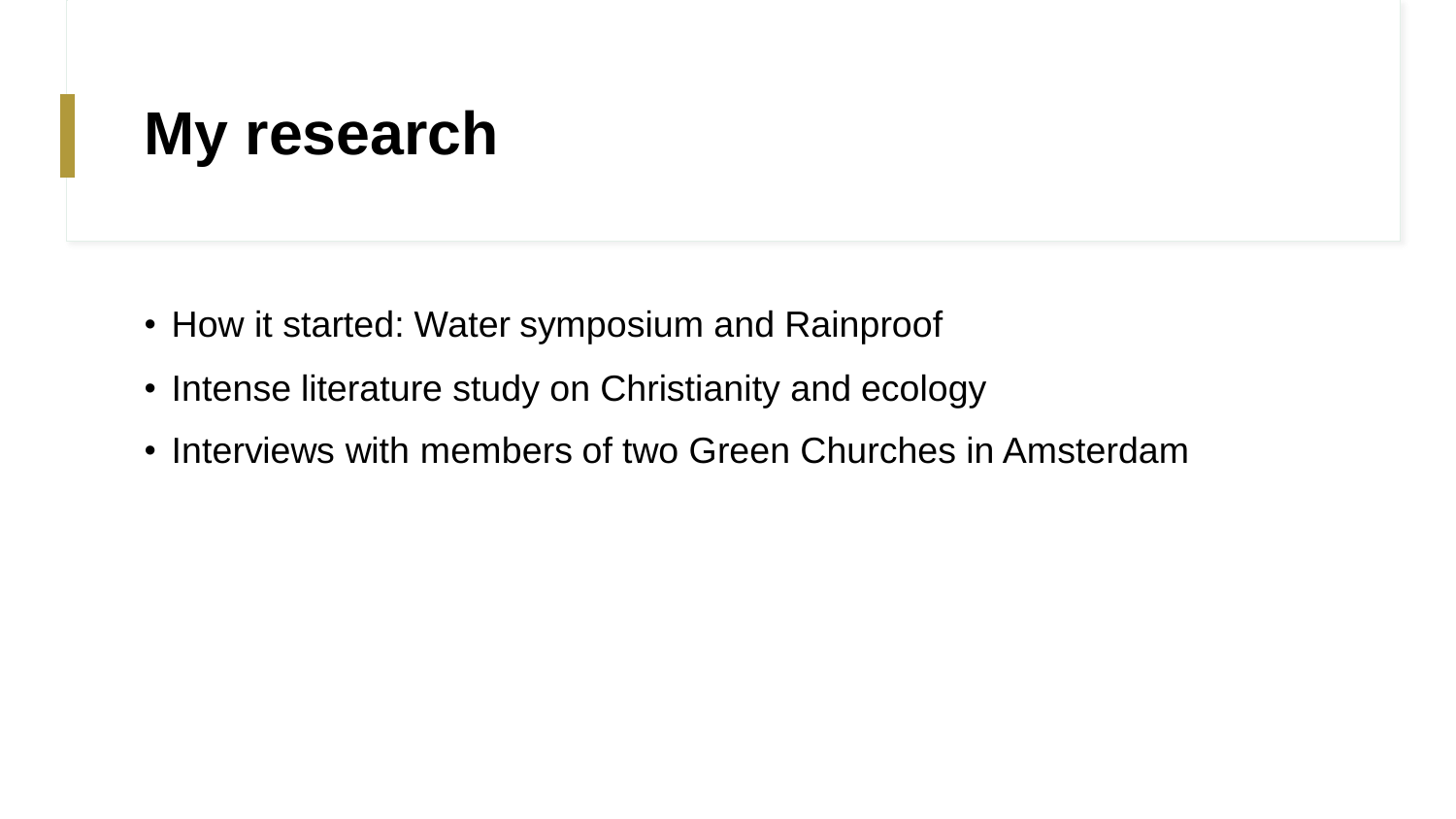### **Literature study**

- Faith and inspiration toolkit
	- Dave Bookless
	- Martine Vonk
	- Trees van Montfoort
	- Dutch Council of Churches
- Academic literature
	- Jürgen Moltmann
	- Celia Deane-Drummond
	- Sallie McFague

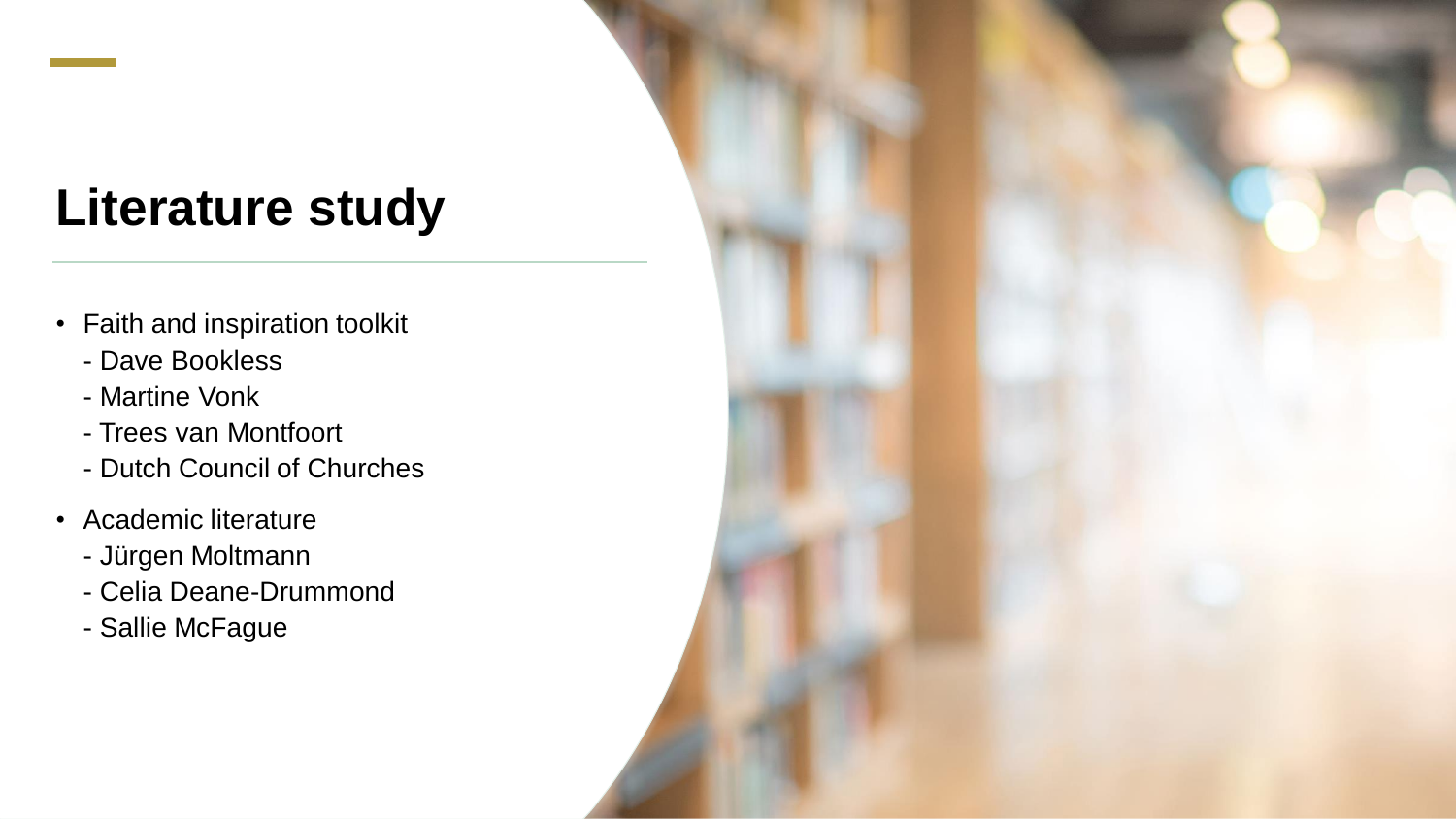#### **Interviews**

- Some demographic information
- Influence of Covid-19
- Interview topics

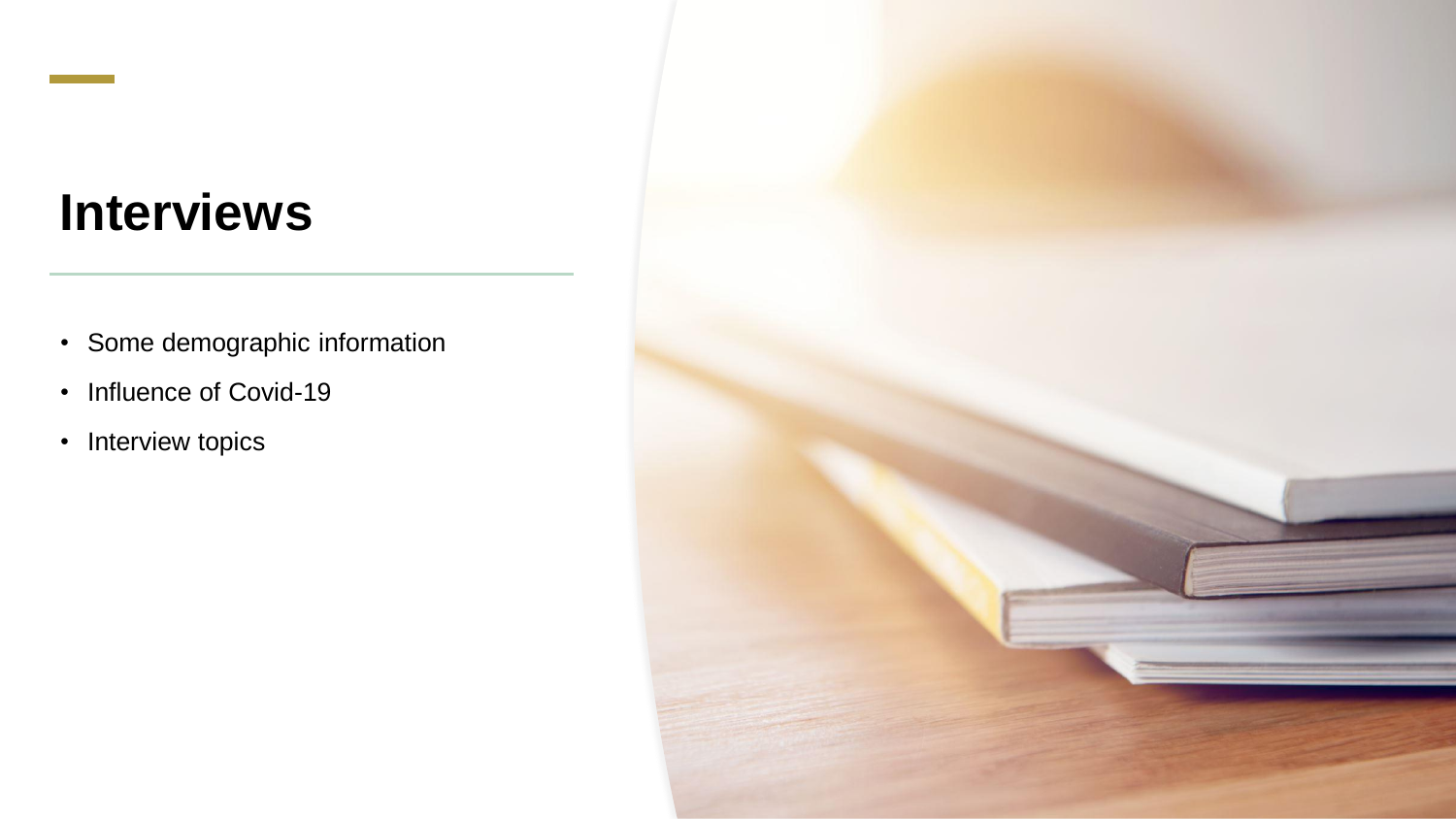### **Interview results**

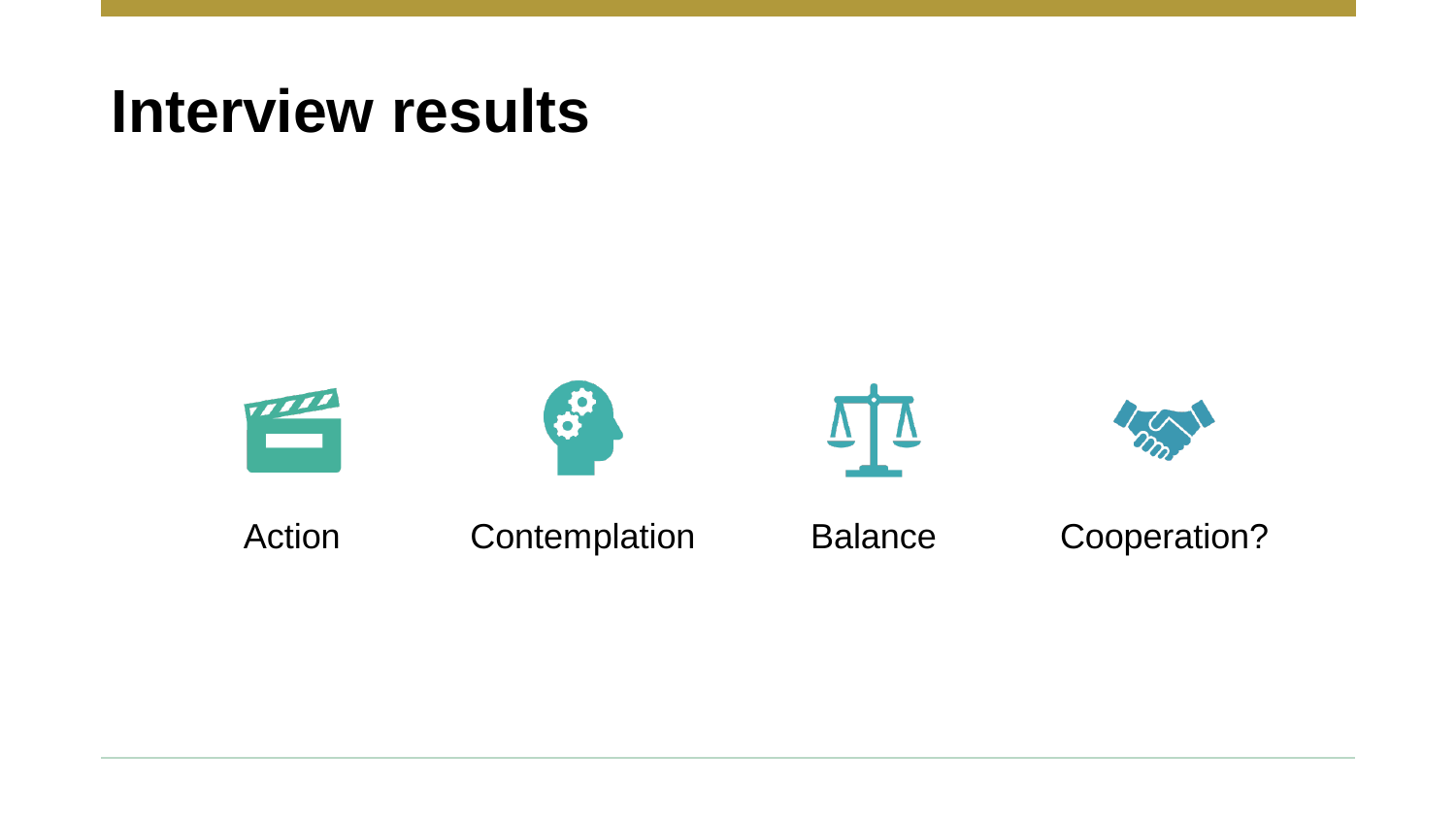# **Ecofeminism**

- Mostly women who take the lead
- Awareness of influence climate change worldwide
- Intersectionality of climate action